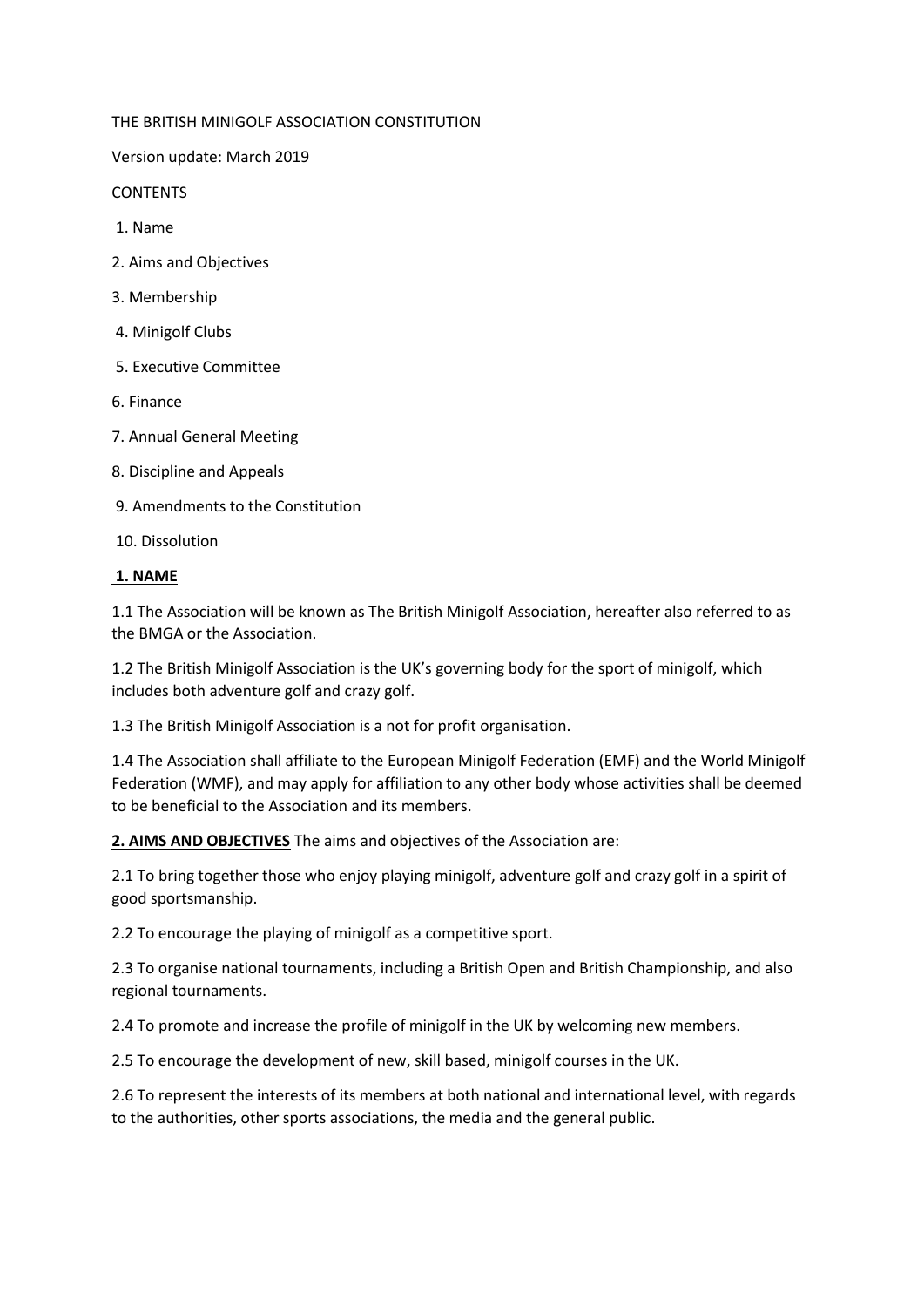2.7 To monitor and ensure the keeping of existing system specific rules in line with the World Minigolf Federation (WMF) regulations, and to continue to develop our expertise in Minigolf Open Standard (MOS) system rule guidance.

# **3. MEMBERSHIP**

All members will be subject to the regulations of the constitution, and by joining the Association will be deemed to accept these regulations, and in addition the Competition Rules of the Association.

# **3.1 Category of Members**

3.1.1 Individual Tour Pro membership

3.1.2 Junior membership

3.1.3 Non Playing membership

3.1.4 Affiliate membership (clubs and courses only)

# **3.2 Admission regulations for individual tour pro and junior members**

3.2.1 Full individual membership is open to all British minigolf players aged at least 19 years old. 3.2.2 Junior membership is open to all British minigolf players up to 19(nineteen) years old, including the year in which they reached their 19th birthday.

3.2.3 Non British minigolf players may join the Association.

3.2.4 Membership will take effect on payment of the subscription.

3.2.5 Membership remains current until December 31st each year, after which the subscriptions must be renewed.

3.2.6 The membership of a player who joins the BMGA on or after 1st October in any given year, will remain current until 31st December of the following year.

3.2.7 Members joining the BMGA after 1st March but before the 1st October in any year are liable for the full annual subscription.

3.2.8 Failure of members, current at 31st December, to pay their subscription by 1st March of the following year, will result in termination of their membership. Membership will be reinstated on receipt of subscription, but an interruption of membership rights will apply.

### **3.3 Admission regulations for non-playing members**

3.3.1 Non playing membership is open to all persons who are interested in the BMGA but do not wish to become playing members.

3.3.2 In order to follow the activities of the BMGA, non-playing members should register for membership via the BMGA website.

3.3.3 There is no subscription applicable to this category of membership.

### **3.4 Admission regulation for affiliate members**

3.4.1 Affiliate membership is open to all minigolf courses that wish to associate with the Association. 3.4.2 Membership will take effect on payment of the subscription.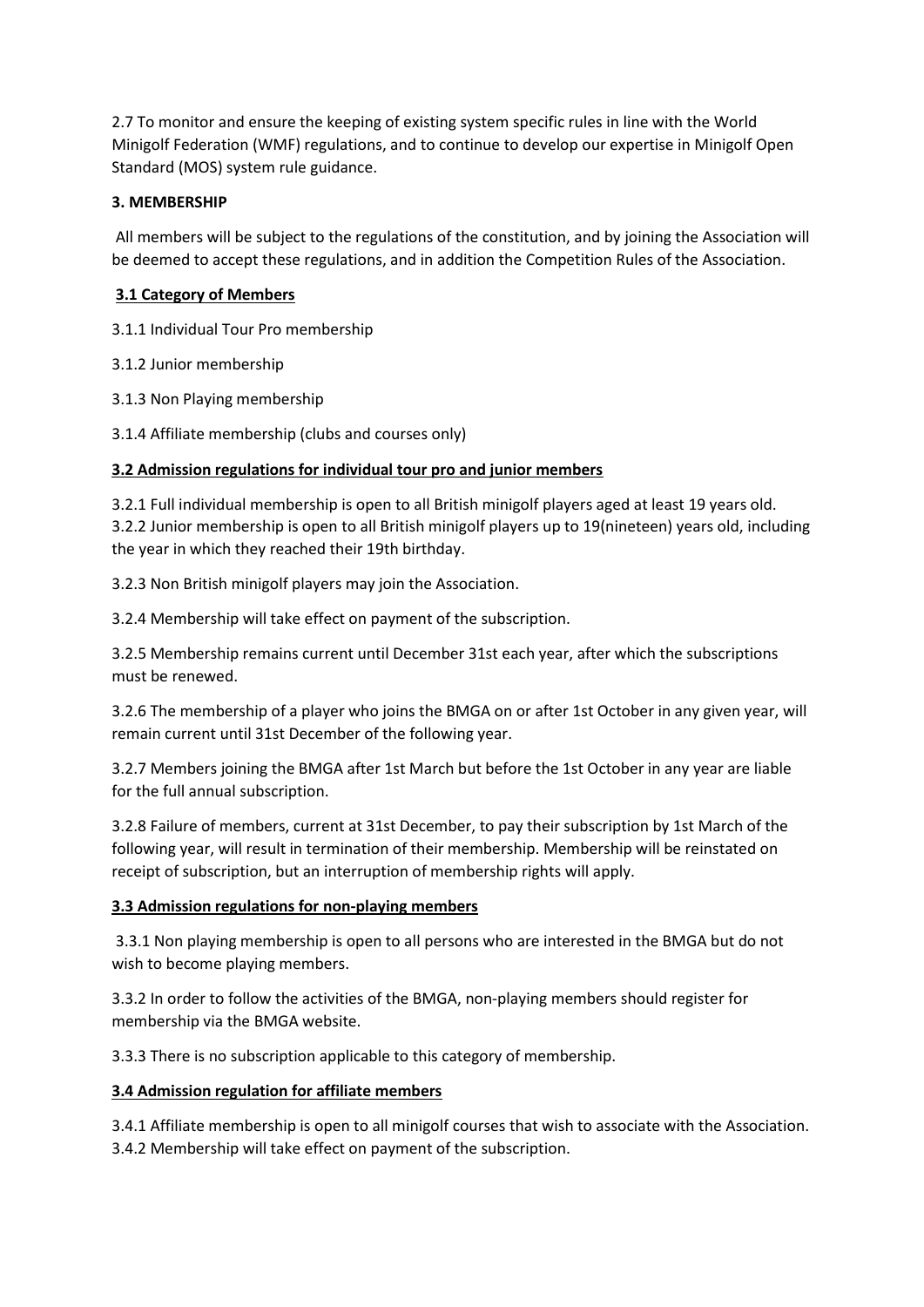3.4.3 Membership remains current until December 31st each year, after which time subscriptions must be renewed.

3.4.4 Affiliate courses who wish to stage a recognised BMGA competition, must be registered with both the BMGA and World Minigolf Federation (WMF), and the appropriate course registration fee must be paid by the BMGA to the WMF.

## **3.5 Right of the Association with regards to membership**

The Executive Committee reserves the right to:

3.5.1 Withdraw or suspend membership until the end of the current year without refund of subscription in cases where wilful misbehaviour or disregard for the BMGA Constitution and Competition Rules has occurred and been evidenced.

3.5.2 Refuse at its discretion any application for membership in exceptional circumstances, the reason for such refusal to be communicated in writing to the individual concerned.

# **3.6 Right of appeal of members**

3.6.1 An appeal against refusal of admission or an imposed sanction can be submitted in writing to the Executive Committee within 30 (thirty) days of the written communication (see section point 3.5.2 above). The EC will consider the appeal within 14 (fourteen) days of receipt of the same, and the outcome will be communicated in writing within 7 (seven) days of the committee hearing this appeal.

### **3.7 Duties of BMGA members**

3.7.1 Members wishing to benefit from reduced green fees at affiliated courses should show their membership/tour card when paying. Any BMGA member refused a discounted green fee at a BMGA affiliated course shall inform the BMGA Executive Committee so that the case can be followed up.

3.7.2 Members shall abide by the BMGA Constitution, BMGA Competition Rules and the decisions of the Executive Committee.

3.7.3 Members shall support the stated aims of the BMGA, by promoting a spirit of friendly, competitive fair play throughout the BMGA tour. In addition it is hoped that members will seek to promote and publicise the sport to non-members.

3.7.4 Members shall treat one another with due consideration.

3.7.5 Members have the right to freedom of expression but should refrain from making public destructive criticism of the BMGA Constitution, BMGA Competition Rules or the elected Executive Committee, its work or decisions. Constructive feedback and suggestions for improvement are welcomed and should be submitted in writing to the Executive Committee.

3.7.6 Members shall refrain from any activity which is harmful to the BMGA or which may be damaging to its good standing or the friendly spirit of the BMGA Tour.

3.7.7 Members who wish to transfer to another minigolf club (see section 4), are required to inform the Membership Officer of the BMGA via e-mail during the open transfer period of  $1<sup>st</sup>$  January to  $1<sup>st</sup>$ March

3.8 Any individual shall refrain from any activity which is harmful to the BMGA, or which may be damaging to its good standing or the friendly spirit of the BMGA Tour, or damaging to its good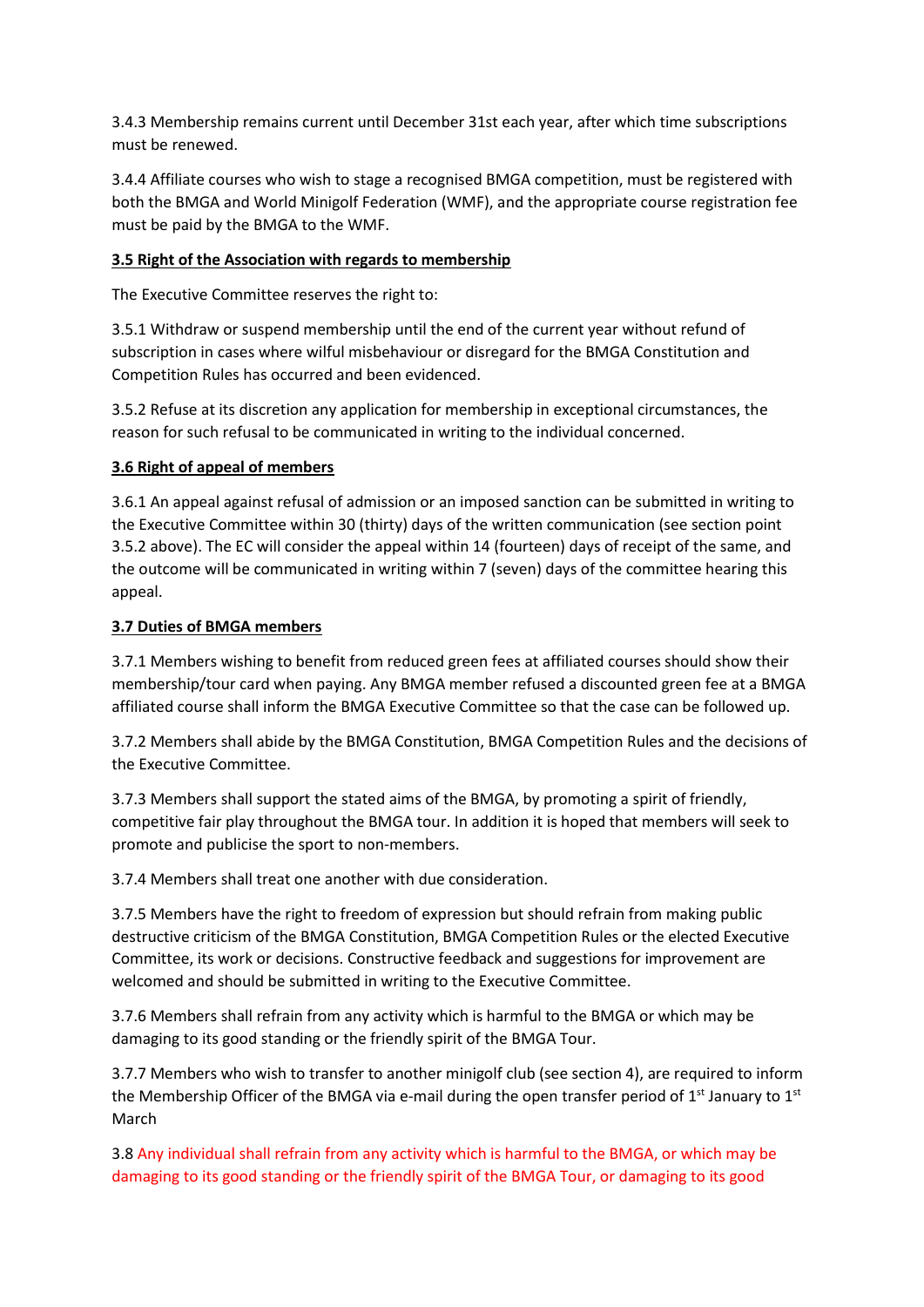relationship as an Affiliated Association of the European Minigolf Federation (EMF) and the World Minigolf Federation (WMF). This rule includes misuse of social media. The Executive Committee reserves the right to: Refuse at its discretion any application by that individual to participate in any BMGA Tour or BMGA Supported Event."

### **4. MINIGOLF CLUBS**

4.1 All minigolf clubs must be affiliated to the BMGA.

4.2 Minigolf clubs should retain a register of all their members.

4.3 Each affiliated minigolf club must nominate and register a Club Captain for the calendar year by the close of each AGM.

4.4 Players who are not yet a member of a club may join a minigolf club at any time during the year.

4.5 Members who wish to leave their own minigolf club and join another minigolf club must do so during the transfer window as defined in section 4 point 4.6.

4.6 The transfer window operates from 1st January to 1st March each year. A player can make only one club transfer during this period.

4.7 Notification of intention to transfer club membership must be submitted in writing. It must be sent to the Membership Officer of the BMGA, and also to both the captains of the minigolf clubs involved.

4.8 In exceptional circumstances e.g. dissolution of a minigolf club, situation or circumstance which restricts an individual from playing in the Club Championship. A player can apply to make a transfer outside the period stated period in section 4.6. This request should be submitted in writing to the Membership Officer of the BMGA, together with a full reason for the transfer. The Executive Committee will then consider the request and make their decision known in writing to the person concerned. In the event of a decision creating the transfer, both club captains involved will also be notified.

#### **5. EXECUTIVE COMMITTEE**

The Association will be managed by the Executive Committee which will consist of a maximum of seven members.

#### **5.1 Structure**

The Executive Committee shall contain, as far as possible, the following posts:

5.1.1 Chairperson

- 5.1.2 Finance Officer
- 5.1.3 Membership Officer
- 5.1.4 Tournament Officer
- 5.1.5 Publicity, Social Media and IT Officer
- 5.1.6 Club and Development Officer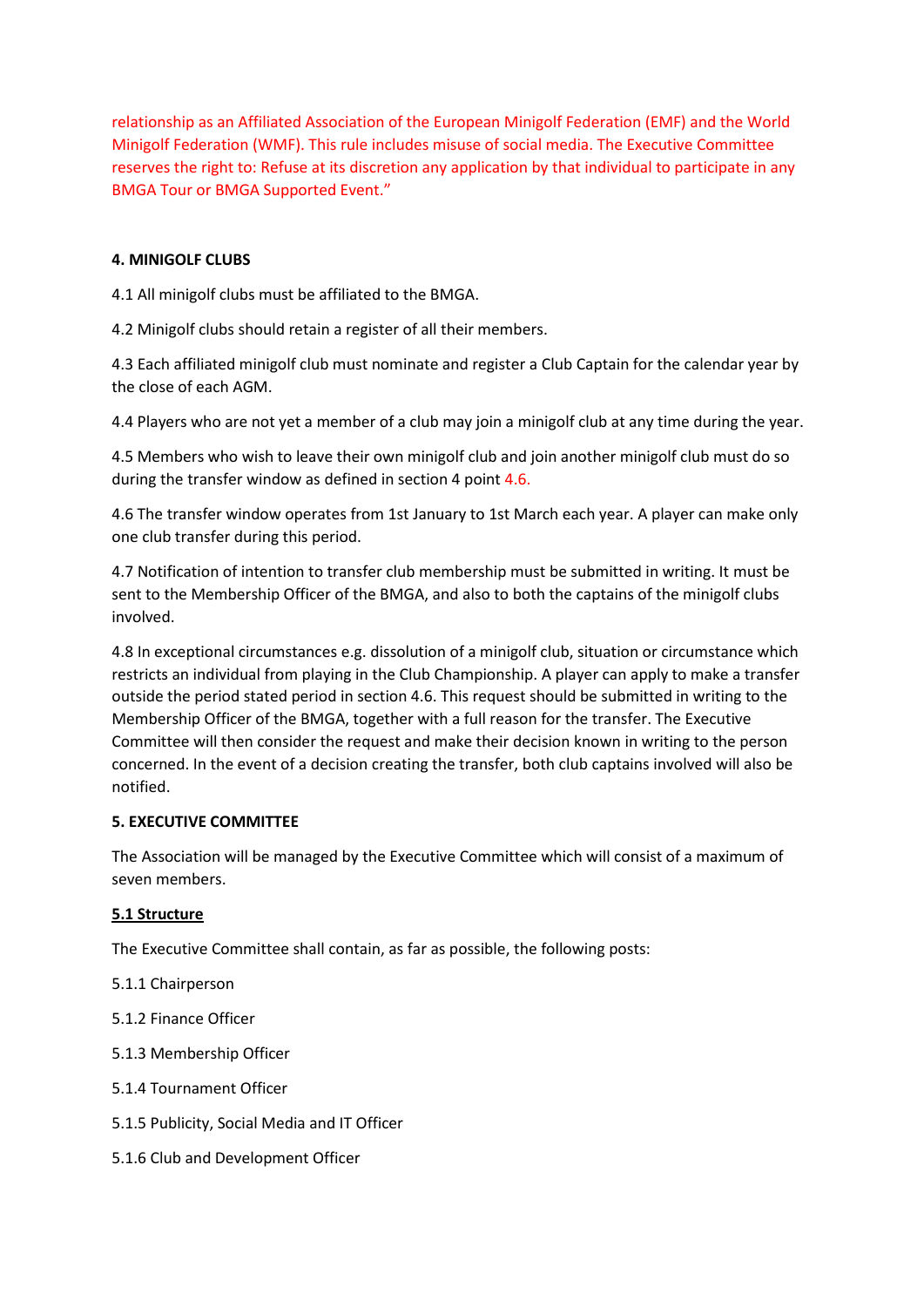#### 5.2 Election and length of office

5.2.1 The Executive Committee members are elected at the Annual General Meeting.

5.2.2 The term of office for members of the Executive Committee shall be two years, here defined as the period between every second Annual General Meeting.

5.2.3 There is no limit to the number of times that members of the Executive Committee may be reelected.

5.2.4 If necessary, a member of the Executive Committee may serve in more than one capacity simultaneously (e.g. Finance Officer and IT Officer). In such cases the committee member shall nevertheless have only one vote.

5.2.5 The Executive Committee shall have the power to appoint sub committees as necessary to fulfil its business. These sub committees may contain non EC members.

5.2.6 If a vacancy in the EC occurs between Annual General Meetings, the EC must inform the members in writing of the vacancy, and conduct an election in accordance with section points 5.2.7 to 5.2.13 within 3 months of the position becoming vacant.

5.2.7 Any paid up individual member of the Association may stand for a position on the Executive Committee provided that: • They declare their intention to stand for office in a letter to the Chairperson, or a nominated officer at least twenty one days before the AGM is to be held. • They include a one page A4 manifesto with their application stating their suitability for the role. Guidelines for the manifesto will be provided by the EC. • They have enjoyed full and uninterrupted membership of the Association for a minimum of twelve months preceding the date of the election.

5.2.8 Voting shall be by secret ballot, and all members shall have one vote for each position available on the Executive Committee.

5.2.9 The administration of the voting process referred to in section point 5.2.8 above, must be submitted by two members of the Executive Committee, neither of whom are seeking re-election themselves, nor are related to any of the candidates. In the unlikely event of all EC members seeking re-election at the same AGM, the EC will nominate a returning officer from outside the EC to oversee the voting process.

5.2.10 The nominee receiving the greatest number of votes will be adjudged elected. In the event that a vote is tied, a second ballot will be held involving those nominees who jointly received the highest number of votes. If the second ballot is also tied, the winner shall be determined by drawing of lots.

5.2.11 Only sitting members of the Executive Committee may stand for the position of Chairperson of the Association, and this position will be decided annually at the first Executive Committee meeting after the AGM.

5.2.12 Each member of the Executive Committee shall be a current paid member of the Association.

### **5.3 Quorum and convening of the Executive Committee**

5.3.1 The Executive Committee will meet a minimum of three times in a calendar year. It may hold additional meetings on the request of the Chairperson, or at least two thirds of its members.

5.3.2 A quorum shall be four members of the Executive Committee current at the time of the AGM.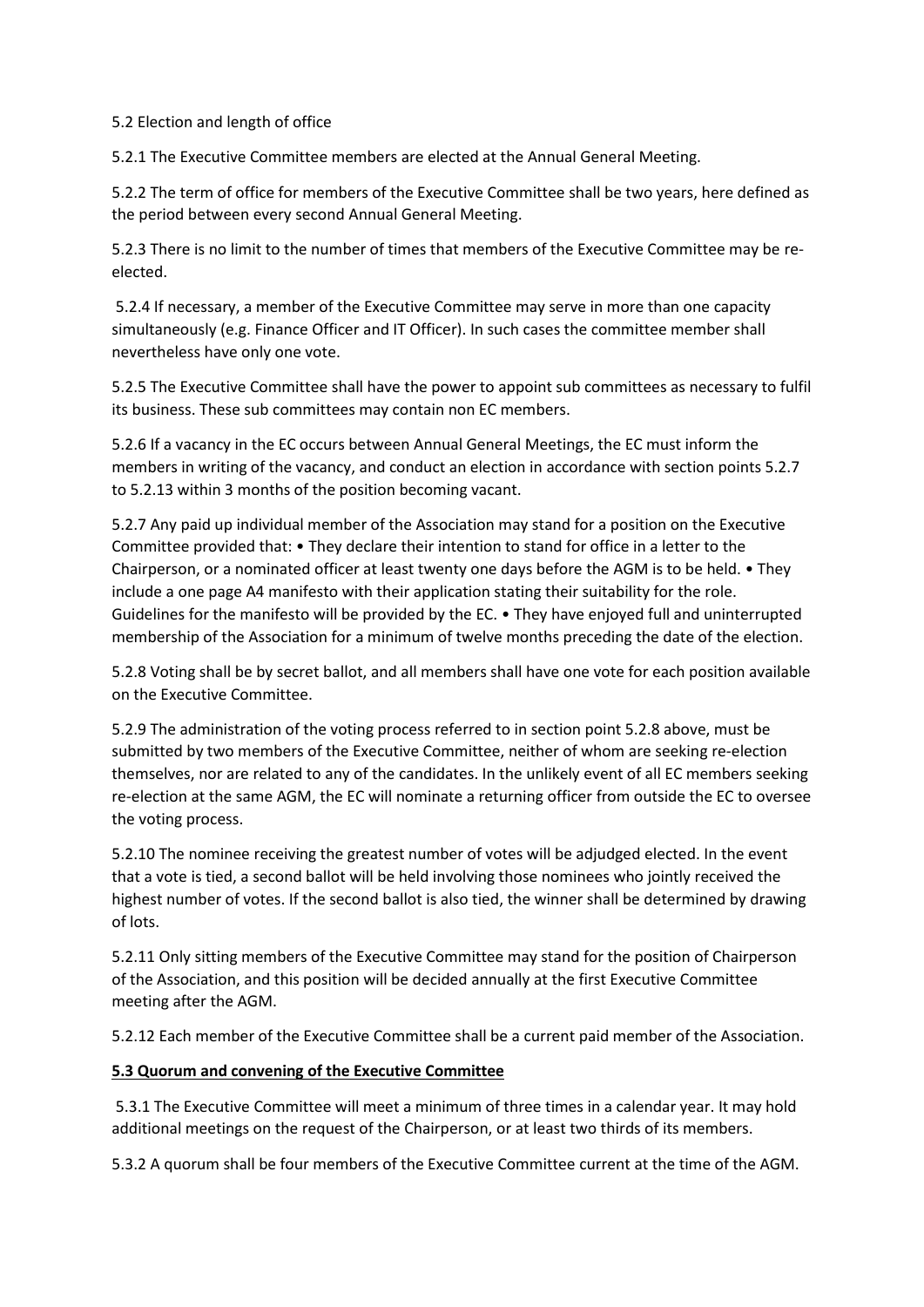5.3.3 Each member of the Executive Committee shall have one vote.

5.3.4 Motions are passed by a simple majority.

5.3.5 If a vote is tied, the vote of the Chairperson shall be the casting vote.

5.3.6 The shortest period of time in which a meeting can be convened is 14 (fourteen) days.

5.3.7 Minutes must be taken of the EC meeting and retained as they form part of the BMGA records. The EC will keep the membership informed through a quarterly update if needed.

#### **5.4 Areas of responsibility and duties of the Executive Committee**

The areas of responsibility of the Executive Committee shall include but not be limited to the following:

5.4.1 Day to day administration of the Association.

5.4.2 Deciding upon venues for future tournaments to set the annual tour calendar.

5.4.3 Organising and running all BMGA ranking tournaments other than minigolf club open tournaments.

5.4.4 Selecting all GB teams that participate at International tournaments both in the UK and abroad.

5.4.5 Reviewing the finances of the Association.

5.4.6 Promoting the Association's publicity and marketing strategies to ensure continued growth of the sport.

5.4.7 Ensuring compliance with all Constitution and Competition Rules of the Association.

5.4.8 Implementing all motions passed by the members of the BMGA at the most recent AGM. In addition, this policy applies to all motions passed at previous AGM's unless a counter motion has been subsequently passed.

5.4.9 The EC will regularly communicate with the BMGA membership and seek feedback by use of post-tournament surveys and online forums. The EC will facilitate occasional Players' Forums to give players the opportunity to express their opinions. Members will be given at least 14 days' notice of the Forum, which will take place over a tournament weekend. Members may submit items for discussion in advance. Minutes will be taken and discussed by the EC at their next meeting

5.4.10 Any BMGA Tour Pro may e-mail the Chairperson of the Executive Committee with a specific point they would like the EC to discuss. This point will be discussed at the next meeting of the EC, and a response given in writing to the person concerned.

5.4.11 Serving and representing the interests of BMGA members and British Minigolf at meetings with external organisations, both domestic and international.

5.4.12 Conducting disciplinary hearings of members who seriously infringe either the Constitution or Competition Rules. The EC will be responsible for taking any action of suspension or discipline following such hearings.

5.4.13 The BMGA Executive Committee have the authority to manage and make the appropriate decisions relating to: 5.4.1 – 5.4.11 included as well as any other decisions made in the best interest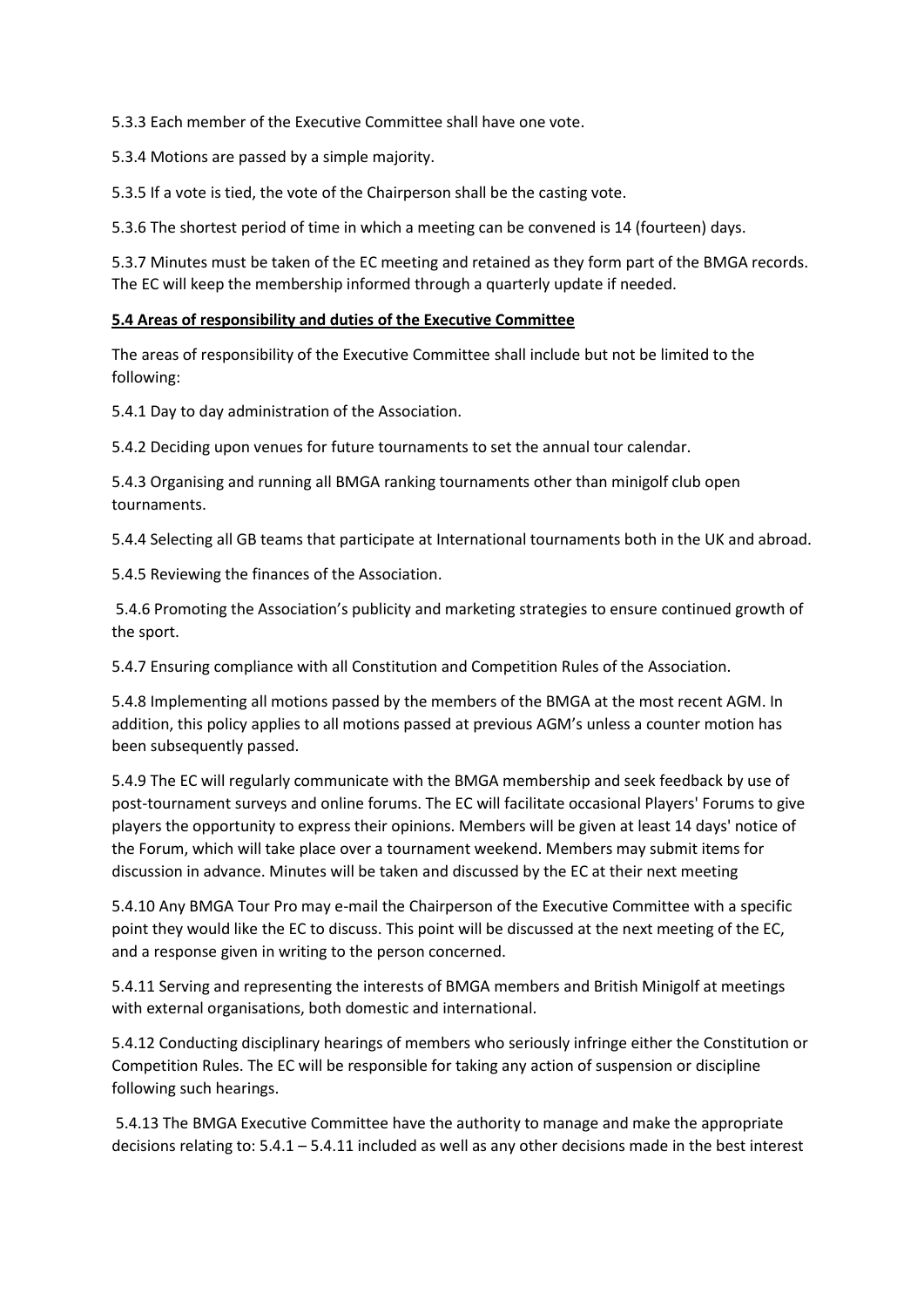of the BMGA and its members without the need to vote on every decision at an AGM. (This motion was passed AGM 2015.)

### **5.5 Duties of Executive Committee Members**

5.5.1 Chairperson – Focus the organisation on the key objectives of the BMGA, to increase the profile of minigolf in the UK, bring together those who enjoy playing minigolf at all levels and to encourage the development of new skill based minigolf courses in the UK.

5.5.2 Finance Officer – Manage the administration of BMGA funds including the maintenance of the financial records, working in conjunction with the Chairperson and other EC members. Preparing the annual accounts of the BMGA, together with a financial report for approval by the members of the Association at the AGM.

5.5.3 Membership Officer – Manage the membership requirements for both new and existing members including, maintaining the membership records. Communication of key events, and liaison with tournament organisers to maximise entry numbers. Promotion of the BMGA to all players, especially novices and course owners at tournaments to ensure a steady influx of new members.

5.5.4 Tournament Officer – Focus on the tour calendar, manage the administration of the tournaments, and working with other officers present to ensure the smooth running of those tournaments.

5.5.5 Publicity, Social Media and IT Officer – Ensure the EC takes on board a more direct marketing approach. Working closely with the Club and Development Officer. Promotion of the BMGA especially with the course owners to maximise publicity in the run up to every tournament, and to drive ongoing awareness of activities and events. Development of the BMGA website, and computer software improvements for running tournaments. Ensure all areas including new computer programs and websites are fully utilised to grow the sport.

5.5.6 Club and Development Officer – Focus on development of the game including our relationships with courses around the UK. Getting more juniors, men and women playing and arranging opportunities for practice and coaching. Organise and chair, the Player's Forum. Developing the club scene and promoting more club members to participate in tournaments. This role offers support and direction to members keen on exploring and creating local clubs and leagues. Further development on rules specific to MOS courses and ensuring the BMGA continue to abide by the tournament playing rules set out by the WMF.

### **5.6 Declaration of Interests**

5.6.1 Members of the Executive Committee should, on election declare any interests that they have in minigolf, be it as a course owner, course builder, equipment supplier, or any other relevant pursuit, outside that of the Association, which could create a conflict of interest with their BMGA post.

5.6.2 Members of the Executive Committee should also declare any interests that they have outside of minigolf that they may consider could create a conflict.

5.6.3 If there is any doubt, then an interest should be declared.

5.6.4 Members should also declare any interest that arises during their tenure on the Executive Committee.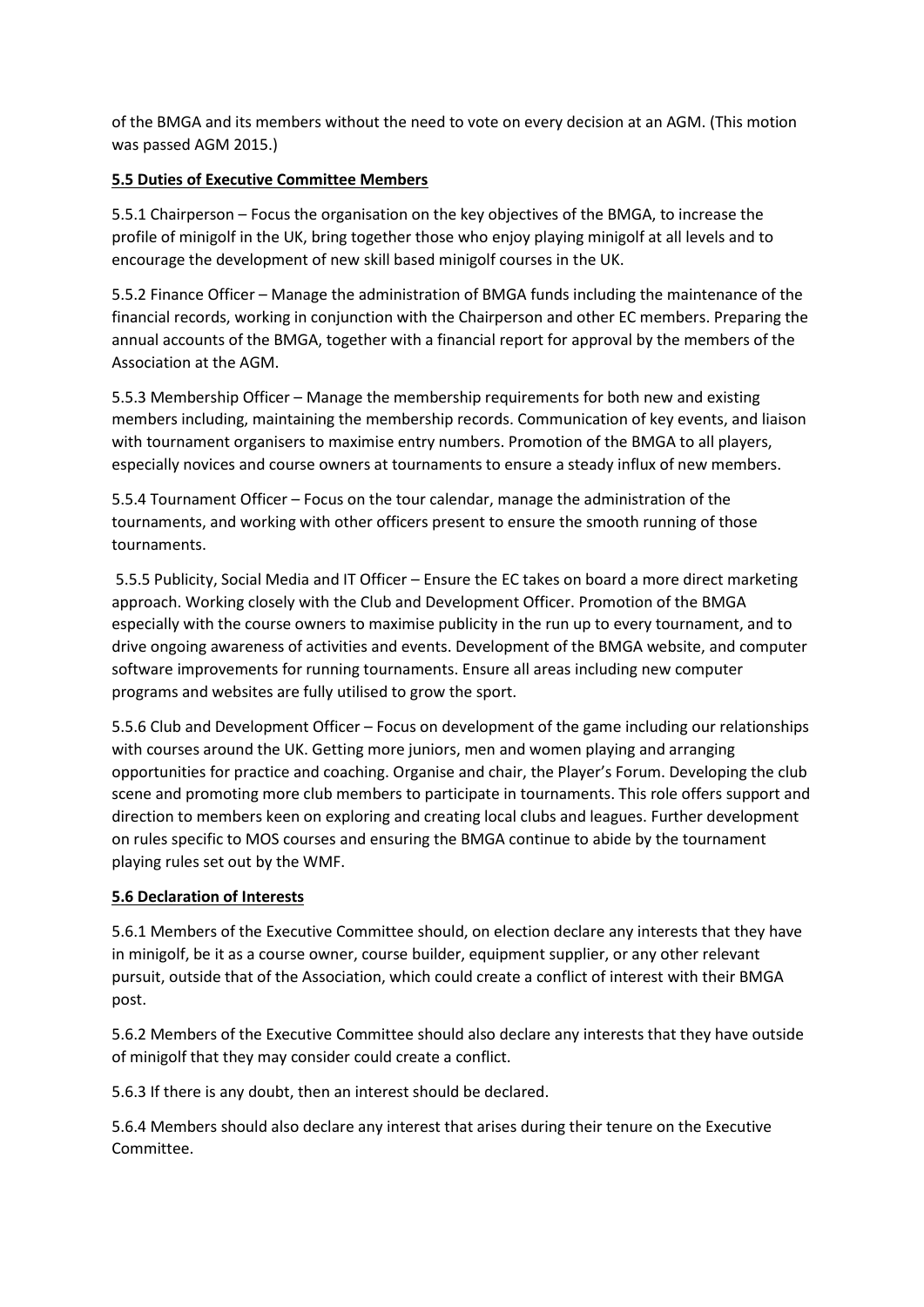5.6.5 A list of interests will be kept and made available to view by any member of the Association on request.

#### **6. FINANCE**

#### **6.1 Financial Year**

The financial year of the Association shall run from 1st January to 31st December each year.

#### **6.2 Finance Officer and Annual Accounts**

6.2.1 The Finance Officer will be responsible for the finances and the maintenance of the financial records of the Association, including the annual payment for the public liability insurance (PLI) prior to the playing season each calendar year.

6.2.2 A statement of the annual accounts consisting of a Profit and Loss Account and a Balance Sheet together with supporting Notes to the Accounts will be presented by the Finance Officer at the Annual General Meeting.

#### **6.3 Revenue**

The BMGA obtains the funds necessary for the fulfilment of its duties from amongst others the following sources:

6.3.1 Membership subscriptions

- 6.3.2 Entry fees (net of course hires and prize monies) from tournaments
- 6.3.3 Hosting fees from tournaments
- 6.3.4 Sponsorship
- 6.3.5 Fundraising

6.3.6 Donations

#### **6.4 Membership Subscriptions and Sponsorship**

6.4.1 The setting of membership fees and tournament entry fees (except for club open events) is decided by the Executive Committee.

6.4.2 The setting of tournament hosting fees is decided by the World Minigolf Federation.

6.4.3 If an active member has a debt owing to the BMGA for more than two months, he/she forgoes their rights as a member.

6.4.4 The BMGA has the right to make agreements with third parties with regards to sponsorships of the Association as a whole, or for individual events.

6.4.5 Members, both individual and affiliate are able to seek their own commercial sponsorship for themselves or their own events. However, existing sponsorship agreements made by the BMGA must be respected.

### **6.5 Funds and Fund Holdings**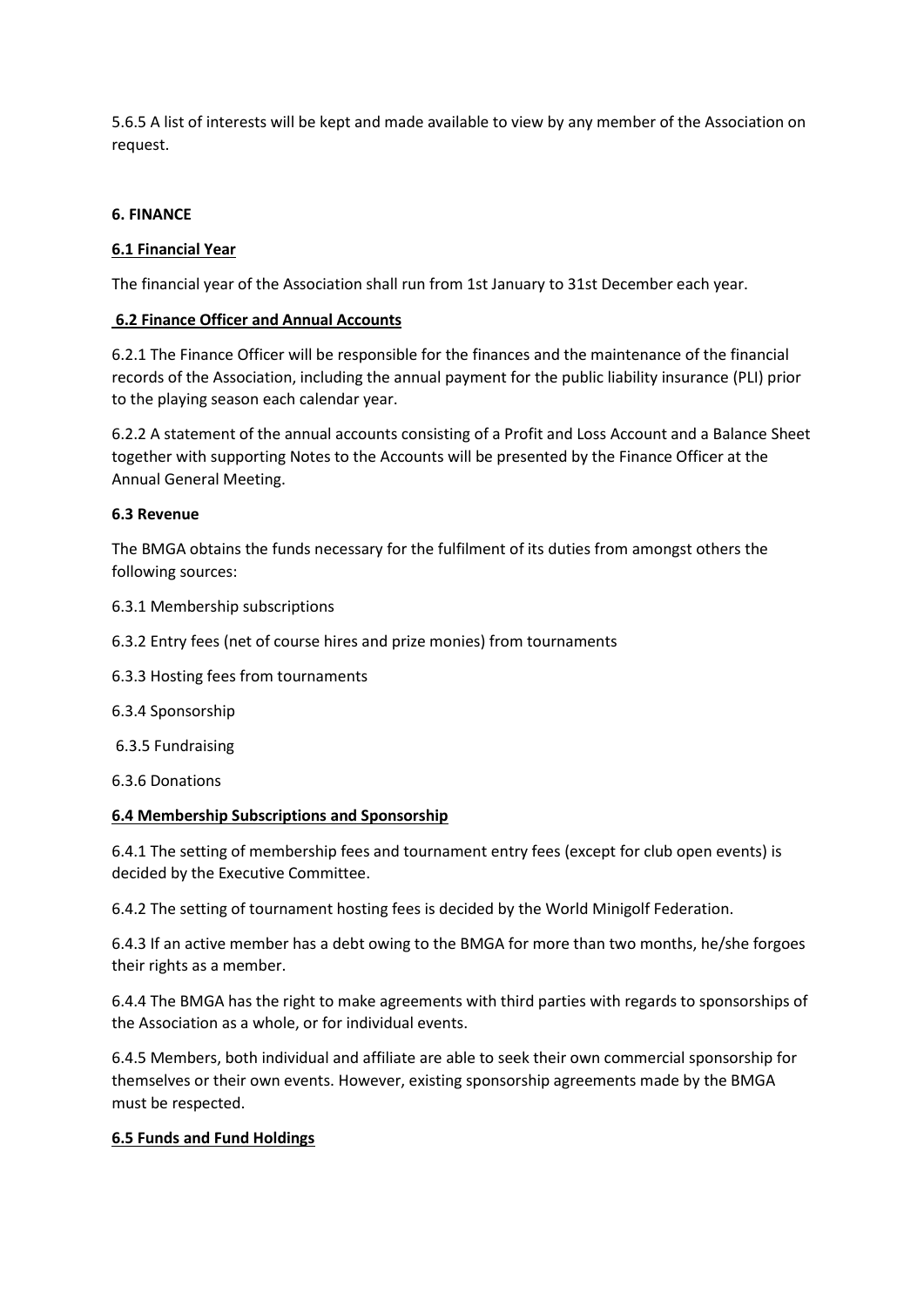6.5.1 All funds (except petty cash) belonging to the Association shall be deposited with a bank or building society in an account the title of which shall be clearly stated as belonging to the Association.

6.5.2 The bank or building society account shall be operated by cheques and transfers executed on behalf of the Association by the Finance Officer. The Chairperson should also be a signatory on the account.

6.5.3 Any surplus funds shall be invested as decided by the Executive Committee.

6.5.4 Liability for debts is limited to the assets of the Association. Officers and members of the Association shall have no personal liability for the Association's debts.

### **7. ANNUAL GENERAL MEETING**

#### **7.1 Purpose of the AGM**

The AGM is authorised, amongst other matters to carry out the following functions:

7.1.1 Consideration and approval of the minutes of the previous year's AGM.

7.1.2 Receive and approve written reports from the Chairperson and other Officers of the EC.

7.1.3 Receive and approve the annual accounts together with a written report from the Finance Officer.

7.1.4 Acknowledgements to retiring members of the Executive Committee.

7.1.5 Election and re-election of members to the Executive Committee.

7.1.6 Approval or rejection of motions submitted by members and the Executive Committee to make changes to the Constitution Rules and Competition Rules, and on any other matters.

7.1.7 Provide a forum under Any Other Business at which members may put forward ideas and proposals in relation to the running of the Association, tournament organisation, and both the promotion and development of the sport.

### **7.2 Structure and Voting Rights**

7.2.1 Each Executive Committee member has one personal vote.

7.2.2 Each current individual tour pro member not on the Executive Committee has one personal vote.

7.2.3 Each current junior member aged 14 years or over has one personal vote.

7.2.4 Non-playing and affiliate members do not have a voting right.

7.2.5 Proxy voting via a specific form is allowed on specific motions that have been made available prior to the AGM, and that require a simple yes/no answer.

### **7.3 Quorum and passing of Motions**

7.3.1 A quorum shall be a minimum of seven individual members, including members voting by proxy.

7.3.2 All current playing BMGA shall be entitled to attend.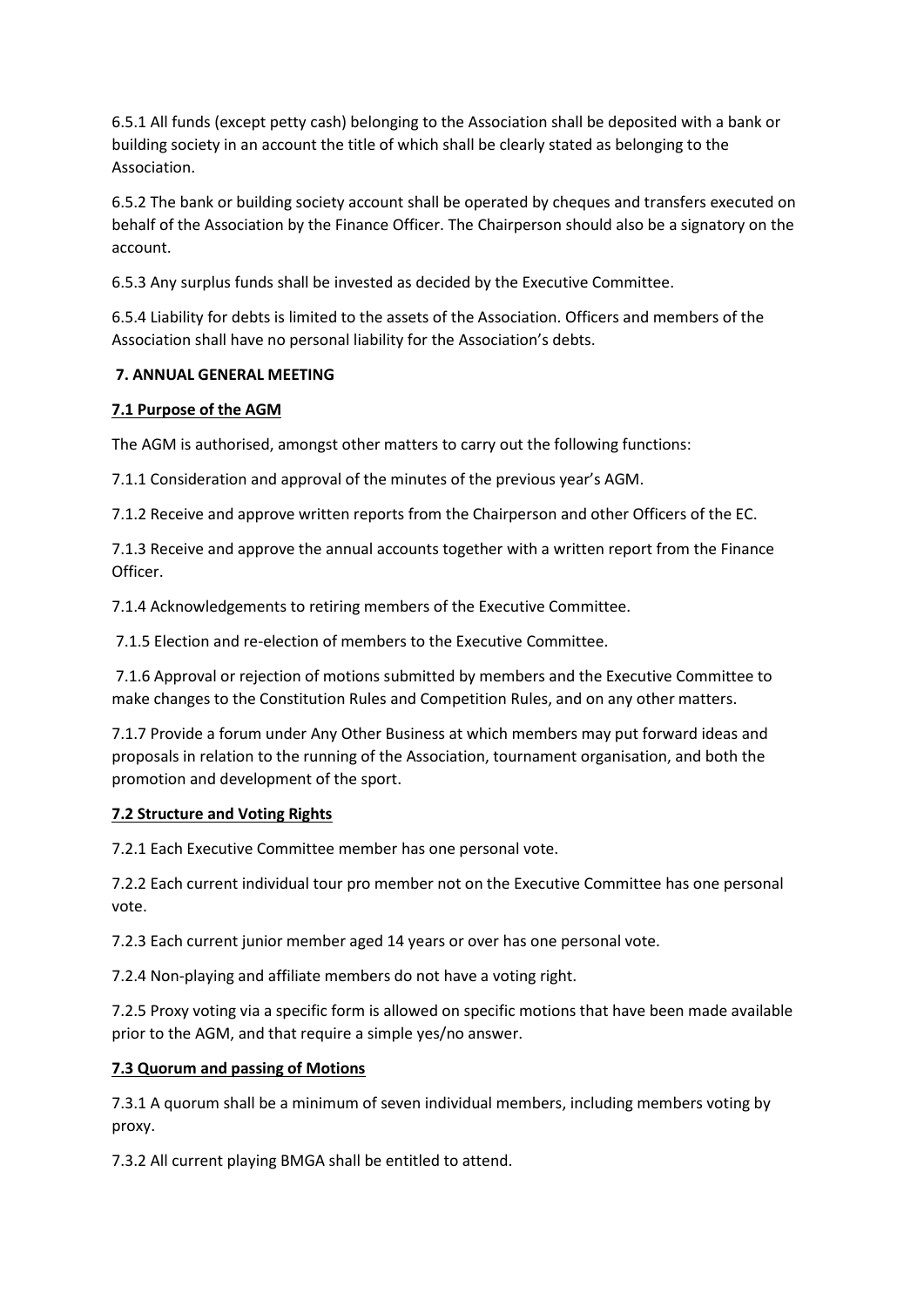7.3.3 Elections held and motions passed at the AGM are decided by a simple majority, with the exception as stated under Section 9 Dissolution.

7.3.4 A tied vote will result in rejection.

7.3.5 Minutes must be taken at the AGM and distributed to members not later than 30 (thirty) days after the meeting.

7.3.6 Members have a maximum of 60 (sixty) days after distribution to inform the Chairperson in writing of any errors or omissions requiring amendments. Once this 60 day period has been reached the minutes must be amended and distributed again to members not later than 30 (thirty) days thereafter. This process will greatly facilitate the approval of the minutes at the next year's AGM. 12

# **7.4 Annual and Extraordinary General Meetings**

7.4.1 The ordinary AGM is held every year, not earlier than 1st January and not later than 28th or 29th February to allow for motions passed to come into force for the forthcoming playing season, which normally commences on 1st March.

7.4.2 All members must be informed of the date of the AGM via the official website in writing and the Agenda together with the Annual Accounts and Finance Report must be sent to them at least 28 (twenty eight) days in advance.

7.4.3 The Executive Committee by majority vote or at least 15 tour pro members (including two club captains) can arrange to call for an Extraordinary General Meeting in exceptional circumstances.

7.4.4 An Extraordinary General Meeting can be convened with as little as 14 (fourteen) days' notice.

7.4.5 A quorum for an Extraordinary General Meeting shall be seven playing members current at the time of the EGM. All current playing BMGA members shall be entitled to attend.

# **7.5 Motions**

7.5.1 Motions can be proposed for the Annual and Extraordinary General Meetings by the following: • Individual members • The Executive Committee

7.5.2 Motions must be submitted with a rationale to the Association not later than 14 (fourteen) days before the date of the AGM. It is the responsibility of each member who submits a motion(s), to ensure that both the motion and the rationale is specific and clear, and requires a clear yes/no vote in favour of, or against the motion.

7.5.3 A list of all the motions submitted to the Association should be distributed to members at least 7 (seven) days before the AGM. If a motion does not fit the guidelines stated in section point 7.5.2 then it can become a point under Any Other Business (AOB) at the AGM if agreed by the EC. In addition, if a large number of motions are received, the EC shall decide on which motions are to be presented to the AGM. In making their decision, the EC will balance the need to ensure that members' interests are represented with the need to conduct an efficient AGM. Any motions not selected for debate and voting will be published alongside the AGM agenda and may be discussed under Any Other Business (AOB) if time allows.

7.5.4 All motions submitted by members and approved by the Executive Committee in section point 7.5.3 above must be voted upon at the AGM, including proxy votes submitted in advance of the meeting.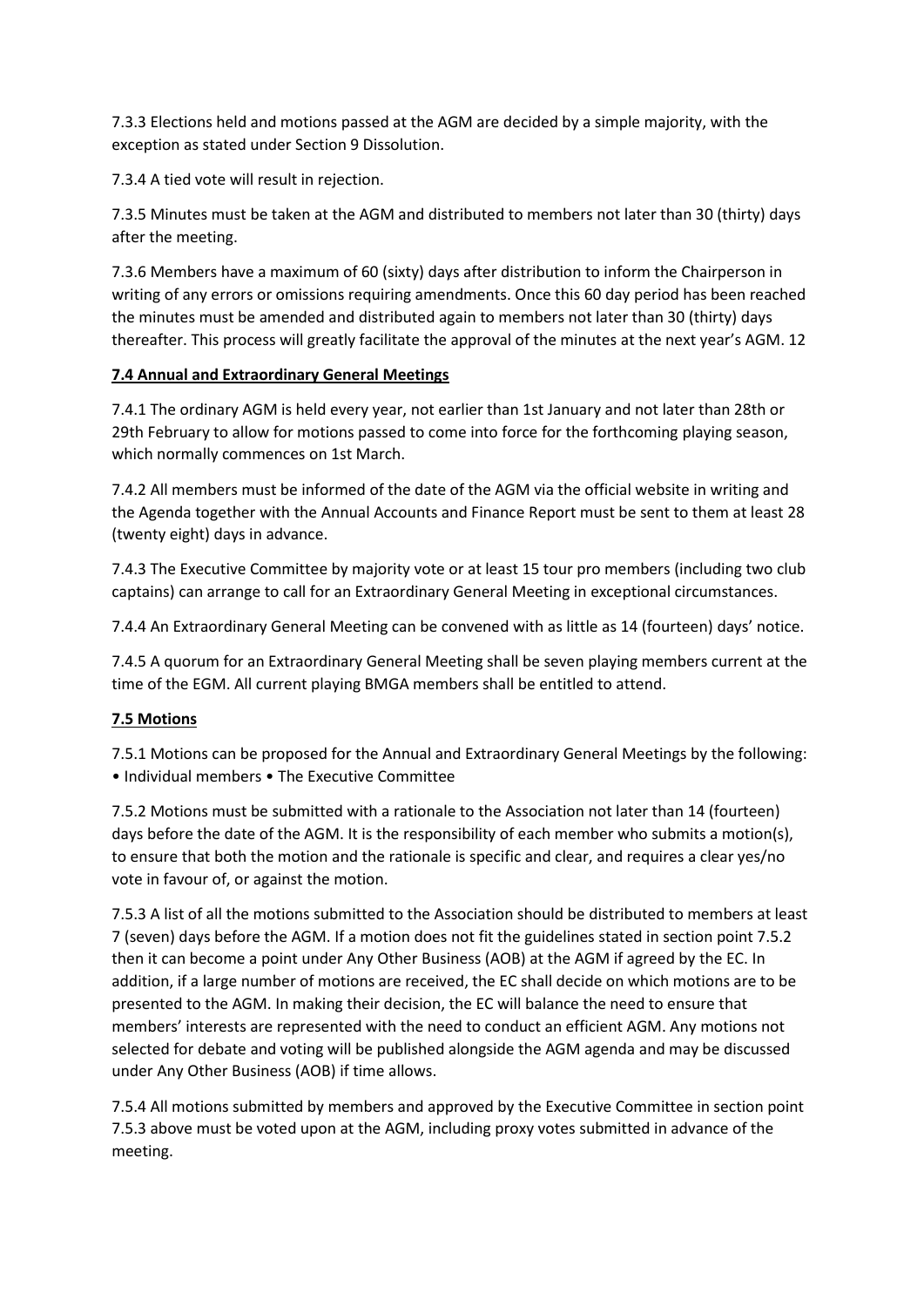### 7.5.5 Defeated motions at the AGM cannot be proposed again the following year. (Motion created at AGM 2015 and upheld 2016.) TO BE DELETED

7.5.6 Any motion that is passed at the AGM will be implemented by the Executive Committee as soon as is practicable.

### **8. DISCIPLINE AND APPEALS**

This section deals with complaints made against members and officers including a vote of no confidence in an officer during the course of a year, and the subsequent disciplinary procedures necessary to deal with those issues.

This section does not cover incidents of bad behaviour during tournaments, as these will be fully covered in the Competition Rules.

#### **8.1 Complaint and Discipline Procedure re Members**

All complaints regarding the behaviour of members of the Association should be submitted in writing to the Chairperson. The title of the e-mail or document must clearly state the name of the person to whom the complaint refers, and where possible this official complaint should include the names of witnesses or other evidence that increases the validity of the complaint.

The Executive Committee will meet, either in person or via e-mail, to hear any complaint within 14 (fourteen) days of that complaint being lodged. The committee has the power to take appropriate disciplinary action (see section 5 point 5.4.11). It will be the Chairperson's responsibility to notify the member against whom the complaint was made and ask for their version of events, along with verifying the accuracy of any evidence submitted. The Executive Committee can only pass judgement once these procedures have been followed.

The outcome of a disciplinary hearing should be notified to the person who lodged the complaint and the member or official against whom the complaint was made within 7 days of the hearing.

There will be the right to appeal once to the Executive Committee following the announcement of disciplinary action, provided this appeal is submitted within 7 (seven) days of the notification of the result of the hearing. The committee will consider the appeal within 14 (fourteen) days of receipt of the same, and the outcome will be announced within 7 (seven) days of the committee hearing this appeal.

#### **8.2 Complaint and Discipline Procedure re Officer**

If the official complaint and any subsequent appeal is against an officer of the Association, then the procedures outlined in section point 8.1 above will be followed with two differences. Firstly, the matter will be discussed by all the other officers of the Executive Committee, and a decision made as to the validity of the complaint. Secondly, should the complaint be upheld by the Executive Committee, then the officer against whom the complaint was made will be temporarily suspended from his or her role until the outcome of the complaint is decided. Thirdly, to ensure the Executive Committee remains impartial the remaining members of the committee must appoint a person to